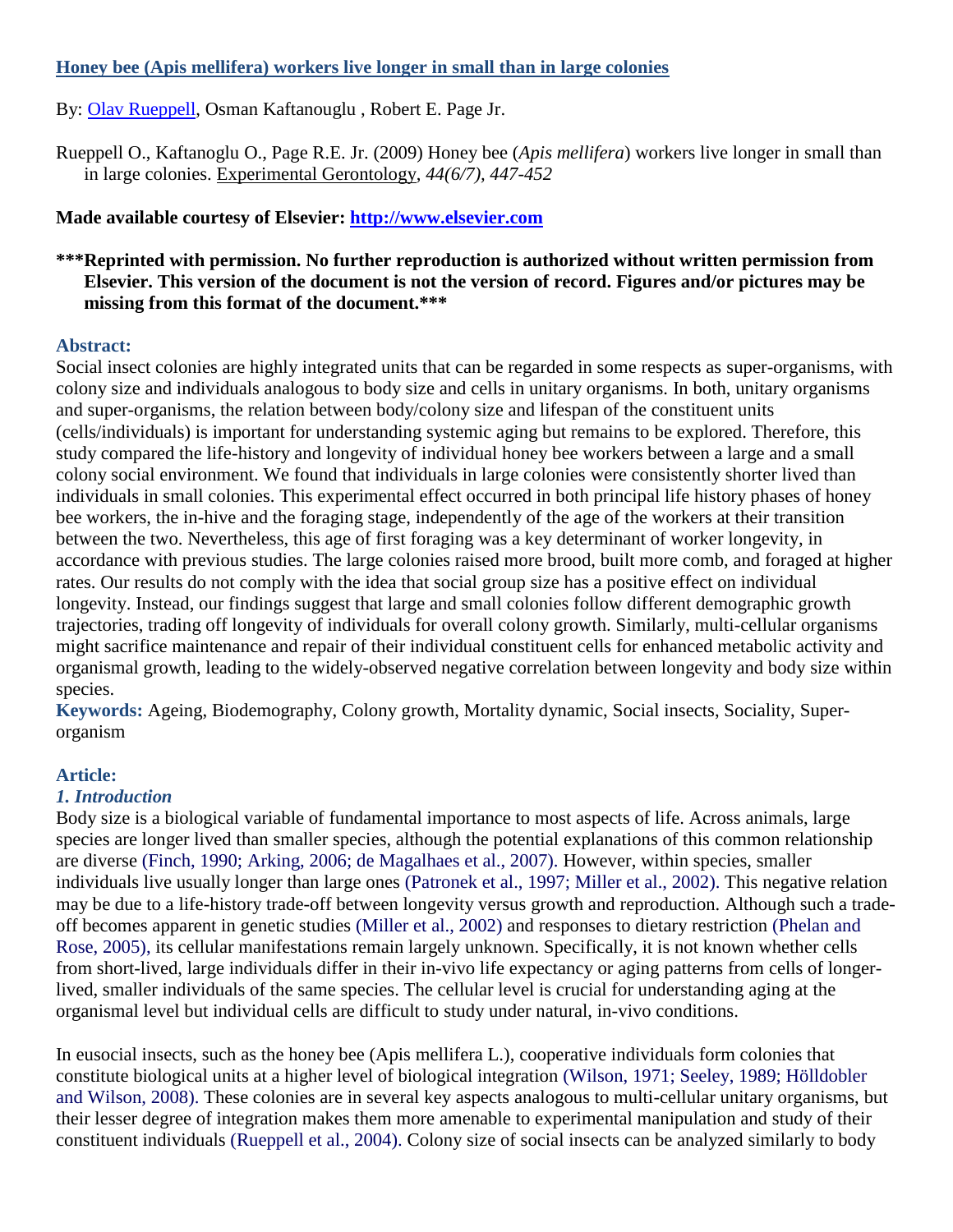size of unitary organisms in an ecological (Kaspari and Vargo, 1995; Kaspari, 2005) and a life-history context (Seeley, 1989; Bourke and Franks, 1995).

Colonies may also be regarded as the social environment for individual workers, allowing the assessment of social factors that influence lifespan. Individual worker longevity is negatively correlated with colony size across different species (Bourke, 1999, 2007). However, comparative studies between species are complicated by a number of confounding variables because various aspects of social insect biology change with colony size, including queen-worker dimorphism, social organization, and complexity (Bourke, 1999). These factors in turn affect individual life expectancy (Bourke, 2007) and the life expectancy of colonies (Kaspari and Vargo, 1995). Within most social insect species however, queen-worker dimorphism and other confounding variables do not change with colony size.

Group size in many social organisms may represent the evolutionary outcome of an individual optimization of fitness (Krause and Ruxton, 2002), which is a function of survival and reproduction. Even among the integrated colonies of social insects, considerable variation in group sizes exists within species that may be ontogenetic or not (e.g. Clemencet and Doums, 2007). Large colony size in social insects is usually associated with higher reproductive output, competitiveness, and colony longevity (Wilson, 1971; Hölldobler and Wilson, 1990; Kaspari and Vargo, 1995; Karsai and Wenzel, 1998) but it is not clear how individual longevity relates to colony size at the intra-specific level.

On the one hand, group size is believed to increase individual longevity through social facilitation in animals in general (Krause and Ruxton, 2002). Specifically in social insects, a positive association would be expected if group synergistic effects prolong individual lifespan by more efficient protection, homeostasis, or division of labour that reduces individual workload. On the other hand, a transition from risk-sensitive to risk-prone worker strategies with increasing colony size could be predicted because the loss of single individuals is a less severe hazard for larger colonies (Strassmann, 1985). Additionally, the social dynamic in large colonies could lead to more growth and reproduction versus somatic worker maintenance in the "super-organism", analogous to the possibility of large individuals with short-lived cells in unitary species. This particularly may be true because foraging activity is controlled by a positive feedback loop which leads to more foraging effort in large colonies (Eckert et al., 1994).

Empirical data on the intra-specific relationship between colony size and individual lifespan suggest an overall positive association in wasps (O'Donnell and Jeanne, 1992) but evidence in honey bees is equivocal (Fukuda and Sekiguchi, 1966; Winston, 1979; Harbo, 1986). This inconsistency in the honey bee literature could be due to methodological problems, including lifespan estimates without following individually marked bees. However, it could also be due to a non-linear phase transition at different colony growth stages or sizes (Oster and Wilson, 1978). Increasing colony size may increase worker life expectancy in a certain range of colony sizes due to improved colony homeostasis or decreased workload but decrease life expectancy in a different colony size range due to increased brood rearing activity and an increased workload (Eckert et al., 1994). Therefore, we set up an experiment to compare individual worker life-histories and lifespan between two differently-sized colonies as social environment. We used large cohorts of individually marked worker honey bees and monitored their foraging activity in addition to survival because the transition from in-hive duties to foraging is a major determinant of honey bee worker life-span (Rueppell et al., 2007, 2008; Amdam et al., 2007, 2009).

#### **2. Materials and methods**

The experiment was conducted in Tempe, Arizona, during May– July 2007 with commercial, European honey bees Apis mellifera (ligustica). Two pairs (experimental trials) of one small and one large hive were made up from respectively one and two pounds (one pound approximates 4500 individuals) of worker bees. The bees were shaken from a mixture of European source hives and then randomly divided into the experimental treatment groups. These groups were then installed in five-frame nucleus hives with queens that had mated naturally.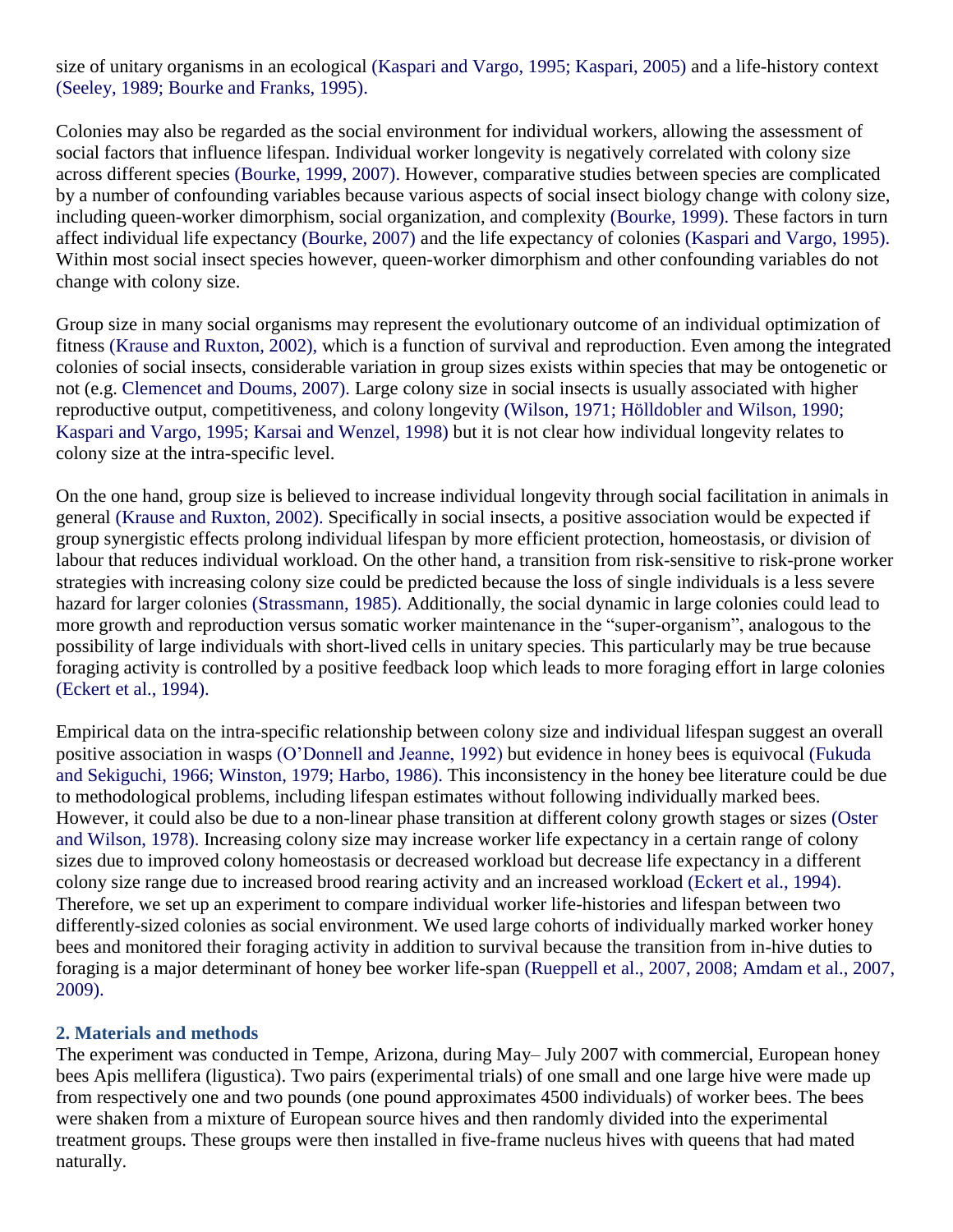One week later, twelve frames of brood comb with ready-to-emerge worker brood were collected from the same European source hives kept in the experimental apiary. Bees emerged over-night in a temperature (34 °C) and humidity (50%) controlled incubator. They were individually marked by gluing numbered plastic tags on their dorsal thorax and 796 were introduced into each observation hive. Just prior to that, 400 and 800 untagged new workers were introduced to the small and large hive, respectively, to facilitate the introduction process for the tagged, focal individuals. One day later, colonies were transferred into glass-walled observation hives that each contained one frame of honey, one fully drawn, empty frame, and two frames of foundation. One day after this transfer, daily survival and foraging observations began. In addition, we observed the comb building and estimated the total brood area (in  $cm<sup>2</sup>$ ) at the end of the experimental period to evaluate the productivity of the hives.

Worker survival was monitored daily after sunset by systematically recording all marked individuals present in the colony. Since worker bees return daily to their hive as long as they are alive, death was inferred for one day after the last recording of a bee. All bees returning from foraging trips were recorded daily for 2 h during the peak of foraging activity to determine the age of foraging initiation. Workers returning with pollen on their legs were classified as pollen foragers, all others were classified non-pollen foragers. From the foraging records, we calculated the number of foraging days and the pollen foraging bias as the proportion of for-aging observations for each worker that included pollen collection. From the combined data records, lifespan (days from eclosion to last recorded sighting), the age of first foraging (AFF, equal to the lifespan as in-hive worker), and flightspan (days from AFF to last recorded sighting) were calculated. Only workers that were re-corded at least on two occasions were included in the analysis.

AFF was estimated from all workers that were observed foraging. A second estimate for overall AFF was obtained by considering all unobserved individuals as censused data points with unobservable AFF because the workers died before the onset of foraging. Since this corrected AFF did not change the outcome of subsequent analyses, only the results from the original AFF are reported.

Trials were compared with a Mantel–Cox log-rank test, using trial as factor and small vs. large as different strata. Within each trial the treatment effect on lifespan, AFF, and foraging span was assessed by log-rank tests. Pollen specialization and foraging rates did not contain censored data and could not be transformed to approximate a normal distribution, therefore, non-parametric Mann–Whitney U-tests were performed. To assess the simultaneous effects of treatment, trial, pollen specialization, and AFF on lifespan and flightspan, a stepwise Cox regression was performed with treatment and trial as categorical variables in the first block and pollen specialization and AFF as continuous variables in the second block. The same analysis was performed separately for each trial omitting the variable "trial" from the model. As an additional significance test, we permuted all worker lifespan, AFF, and flight-span data among the four colonies and calculated the F-values for trial and treatment effects (10,000 times) to empirically determine the significance of the actual values.

#### **3. Results**

After the initial five days before the observations were started, 671 (84.3% of the original 796) workers remained in the first large hive, 609 (76.5%) in the second large hive, 680 (85.4%) in the first small hive, and 709 (89.1%) in the second small hive. The observations were terminated after 47 days, which led to less than 1% of the lifespan data in each group being censored. Minimum and maximum recorded lifespan among all workers in our experiment was 7 and 50 days, respectively, with a mean of 24.6 and a median of 24 days. Over all foragers, the AFF ranged from 8 to 42 days with a mean and a median of 20.7 and 20 days, respectively. Incorporation of workers that were not observed foraging as censused data points increased the estimate of mean and median AFF to 22.5 and 22 days, respectively. The flightspan ranged from 1 to 42 days with a mean and a median of 7.4 and 6 days, respectively. The proportion of foraging records of individual bees involving pollen collection varied between 0 and 1 with a mean and a median of 0.26 and 0, respectively. Approximately 10% of the foragers were only observed collecting pollen and 50% were never observed returning with pollen. Worker lifespan (Table 1) did not significantly differ between the two trials ( $\chi^2 = 1.2$ , p = 0.276; Fig. 1). In both trials, workers in the small hives lived significantly longer than workers in the large hives (trial 1:  $\chi^2 = 27.3$ , p <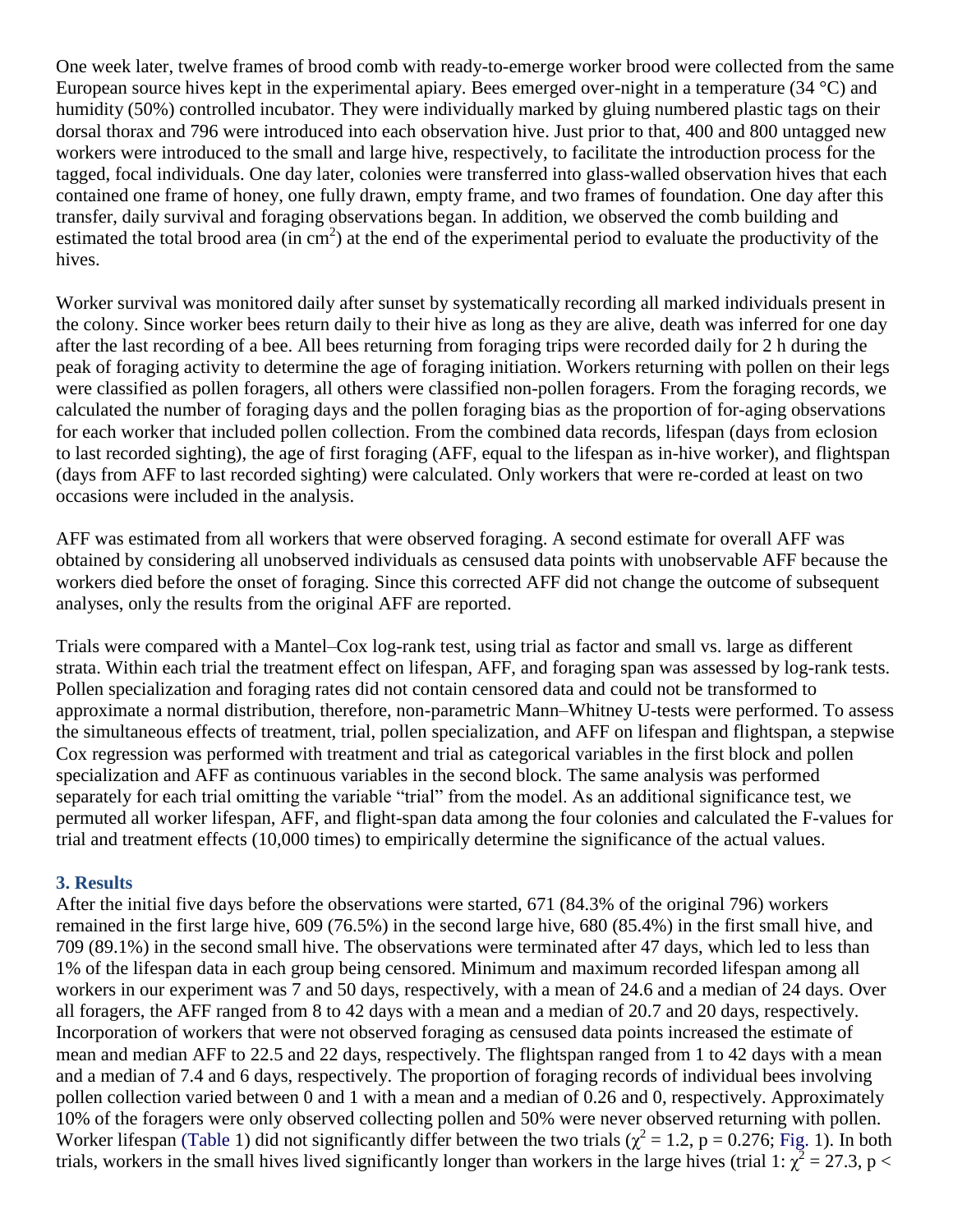0.001; trial 2:  $\chi^2$  = 95.1, p < 0.001). AFF differed significantly between trials ( $\chi^2$  = 17.6, p < 0.001), which was mainly due to the small hive workers' earlier AFF in the second trial than in the first (Table 1). In both trials, the small hive had a significantly older AFF than the large hive (trial 1:  $\chi^2 = 85.2$ , p < 0.001; trial 2:  $\chi^2 = 88.4$ , p  $<$  0.001; Fig. 2). Flightspan did not significantly differ between the two trials ( $\chi^2$  = 1.9, p = 0.168) and followed in all cases an approximate negative exponential distribution function (Fig. 3). The uni-factorial analyses in each separate trial indicated that workers of the large hive had a slightly longer flightspan in the first trial ( $\chi^2$  = 4.0,  $p = 0.045$ ) but a shorter flightspan in the second trial ( $\chi^2 = 36.7$ ,  $p < 0.001$ ) (Table 1). Overall, more pollen was gathered in the second than in the first trial  $(Z = 4.2, n_1 = 965, n_2 = 985, p < 0.001)$  (Fig. 4). In both cases, workers in the small hive collected more pollen, with the difference more pronounced in the second trial (trial 1: Z=2.1,  $n_{big}$ =506,  $n_{small}$ =459, p=0.033; trial 2: Z=6.4,  $n_{big}$ =475,  $n_{small}$ =510, p < 0.001).



Fig. 1. Overall honey bee worker survival in all four colonies. Mortality dynamics were consistent between hives of the same treatment. The large hives were twice cohort.

Fig. 2. The time workers spent in the hive before foraging (age at first foraging) was increased in the small hives relative to the large hives.

The multi-factorial Cox-regression analysis of lifespan in the whole data set indicated simultaneous effects of treatment (small hive compared to large hive hazard ratio=0.74 (0.68–0.82), Wald = 36.5, p < 0.001), AFF (hazard ratio = 0.93 (0.92–0.94), Wald = 514.2,  $p < 0.001$ ), and pollen collection (hazard ratio = 0.68 (0.58– 0.80), Wald = 21.1,  $p < 0.001$ ) but not trial (hazard ratio 0.99 (0.90–1.08), Wald = 0.1,  $p = 0.776$ ). Table 1

|  | Average ± SD of lifespan, AFF, and flightspan in all four experimental groups (with 95% confidence intervals). |
|--|----------------------------------------------------------------------------------------------------------------|

| Group        | Worker lifespan                     | <b>AFF</b>                          | Flightspan                       |
|--------------|-------------------------------------|-------------------------------------|----------------------------------|
| Large hive 1 | $22.8 \pm 9.4$ (22.1-23.5), n = 671 | $18.6 \pm 7.5$ (17.9–19.2), n = 506 | $7.5 \pm 6.6$ (6.9–8.1), n = 506 |
| Large hive 2 | $22.3 \pm 7.6$ (21.7–22.9), n = 609 | $18.4 \pm 5.7$ (17.9–18.9), n = 475 | $6.5 \pm 5.3$ (6.0–6.9), n = 475 |
| Small hive 1 | $26.6 \pm 8.9$ (26.0–27.3), n = 680 | $23.8 \pm 7.6$ (23.2-24.5), n = 459 | $6.7 \pm 6.0$ (6.1–7.2), n = 459 |
| Small hive 2 | $26.4 \pm 9.7$ (25.6-27.1), n = 709 | $22.2 \pm 6.9$ (21.6–22.8), n = 510 | $8.8 \pm 6.9$ (8.2–9.4), n = 510 |

The hazard for onset of flight (AFF) was overall decreased by the small hive treatment (small hive versus large hive hazard ratio =  $0.57$  (0.52–0.62), Wald = 149.2, p < 0.001). This effect was very similar between the first trial (hazard ratio =  $0.57$  (0.50–0.64), Wald = 73.7, p < 0.001) and second trial (hazard ratio = 0.56 (0.49–0.64), Wald = 76.6, p < 0.001). Cox-regression analysis of flightspan in the whole data set indicated simultaneous effects of treatment (small hive versus large hive hazard ratio =  $0.80$  (0.73– $0.88$ ), Wald = 22.3, p < 0.001), AFF (hazard ratio = 1.04 (1.03– 1.05), Wald = 120.0,  $p < 0.001$ ), and pollen specialization (hazard ratio = 0.67  $(0.56-0.79)$ , Wald = 22.7, p < 0.001) but not trial  $(\chi^2 = 0.2, p = 0.621)$ .

The permutation tests of the effects of trial, treatment and their interaction on lifespan indicated a significant effect of the social environment, colony size,  $(p < 0.0001)$  but not of trial  $(p = 0.500)$  or the interaction between the two factors ( $p = 0.614$ ). In contrast, significant effects on AFF were indicated for treatment ( $p < 0.0001$ ), trial ( $p = 0.034$ ) and their interaction ( $p = 0.022$ ). Similarly, flight-span was affected by treatment ( $p = 0.0075$ ), trial ( $p = 0.047$ ), and their interaction ( $p < 0.0001$ ) although the direction of the trial effect was opposite for AFF and flightspan.

A stronger negative relation between the AFF and flightspan in the small hives was reconfirmed by bi-variate regression of flightspan on AFF separately for all four experimental groups (Fig. 5): The regression results for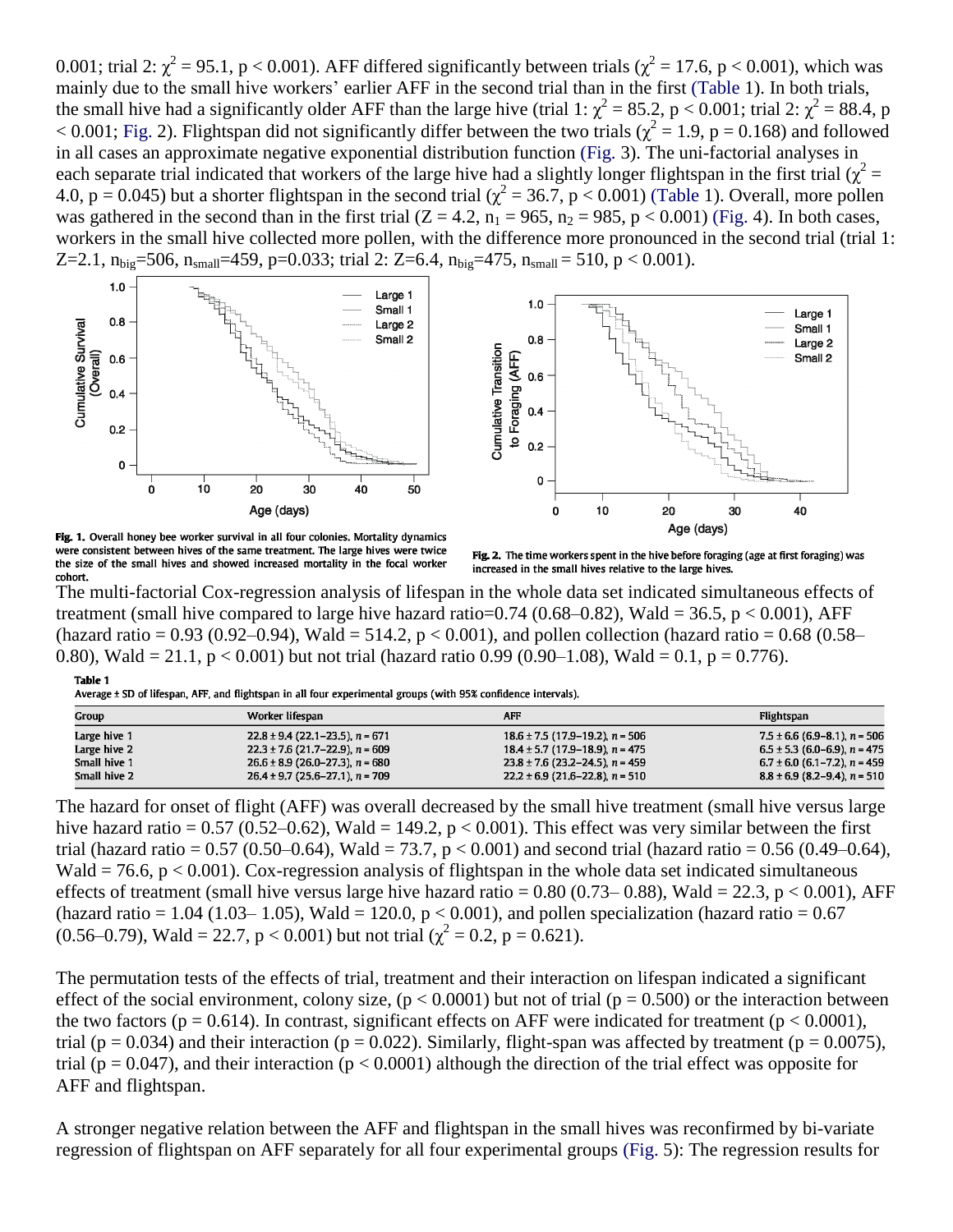the small hives were in the first trial  $b = -0.29 \pm 0.03$  (SE),  $r^2 = 0.14$ ,  $F_{(1,457)} = 72.2$ ,  $p < 0.001$  and the second trial  $b = -0.28 \pm 0.04$ ,  $r^2 = 0.08$ ,  $F_{(1, 508)} = 46.2$ ,  $p < 0.001$ . The results for the large hives were  $b = -0.12 \pm 0.04$ (SE),  $r^2$ =0.02, F<sub>(1, 505)</sub> = 10.5, p = 0.001 and b = -0.14 ± 0.04,  $r^2$  = 0.02, F<sub>(1, 473)</sub> = 10.7, p = 0.001, respectively. In both trials, the value of the regression coefficient in the large hive was significantly lower than that in the small hive (first trial:  $p = 0.001$ ; second trial:  $p = 0.017$ ).



Fig. 3. Lifespan after the transition to foraging is short and the treatment effect less apparent, even though multi-factorial analyses indicate a consistent reduction of flightspan by larger colony size.

Fig. 4. The proportion of foraging records involving pollen collection averaged over all workers was consistently higher in the small hives than in the large hives.

Brood area was estimated in the first and second small hive as 1935 cm<sup>2</sup> and 1160 cm<sup>2</sup>, respectively, and 2450  $\text{cm}^2$  and 2355 cm<sup>2</sup> in the corresponding large hives. In addition, the large colonies showed higher building activities, constructing cells on the empty foundation considerably faster. Workers in the large hives also exhibited higher foraging rates than workers in the small hives  $(Z = 3.1, n_1 = 969, n_2 = 981, p = 0.002)$ , as measured by the number of foraging records (days) during their foraging lifespan (flightspan): foragers of large hives were observed 61% of the days foraging and foragers of small hives 57%.



Fig. 5. Relationship between the pre-foraging and foraging lifespan. The negative trade-off between the two life-history stages suggests that aging occurs before the initiation of foraging, albeit at a slower rate than in foragers.

#### **4. Discussion**

Our results clearly demonstrate that workers introduced to our large colony environments lived shorter than workers introduced into a smaller colony environment. Both principal life history stages were shortened concurrently: With other factors statistically accounted for, workers in a large colony environment initiated foraging earlier and died after a shorter foraging lifespan. This experimental effect was strong and consistent in spite of the generally negative relationship between the pre-foraging and for-aging stages, as observed within our experimental groups and in previous studies (Rueppell et al., 2007, 2008). Thus, a larger colony size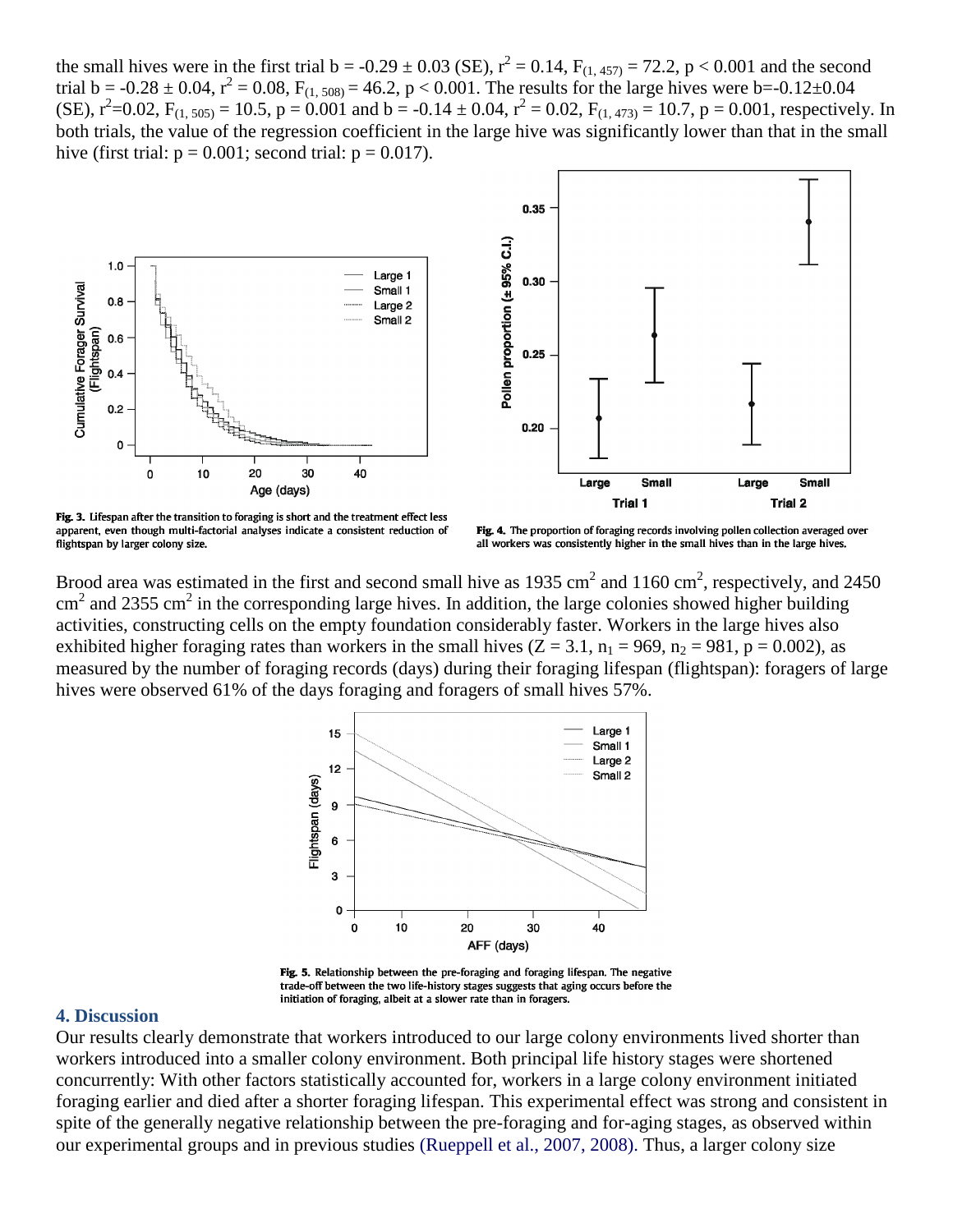shortened both life history phases independently, which could be caused by a consistently higher work load throughout life. The large colonies constructed more comb, reared more brood, and foraged at higher rates. This suggests that individual worker lifespan may have been traded off for overall colony growth. To the extent that the super-organism analogy (Wilson, 1971; Seeley, 1989; Hölldobler and Wilson, 2008) holds in this context, our findings imply that cells in large, unitary individuals could also be shorter lived. Due to the tight integration of unitary organisms this could lead to the observed intra-specific negative association between body size and lifespan (Miller et al., 2002; Phelan and Rose, 2005), while in social insects large colonies usually live longer because workers can be readily replaced (Kaspari and Vargo, 1995; Karsai and Wenzel, 1998; Bourke, 1999).

The negative association of individual lifespan and colony size has several potential explanations. It could be explained by workers changing from a risk-averse life-history tactic in a smaller colony to a risk-prone tactic in a larger colony. At the ultimate level, this could be due to the fact that the individual has a relatively lower value in larger colonies. Nectar foragers were reported to maximize net energy efficiency due to mortality risks associated with foraging but only one hive of unreported size was used (Schmid-Hempel et al., 1985). A later study showed that nectar foragers work harder in larger colonies but this study did not measure mortality consequences (Eckert et al., 1994). Our data corroborate the positive relation between colony size and work load on foragers by demonstrating an earlier AFF and higher foraging intensity in the larger hives, although we overall chose smaller colonies than previous studies and gathered individual, lifetime foraging data. Furthermore, our experiments tie adult survival to the AFF, reconfirming earlier studies (Rueppell et al., 2007, 2008). One of our earlier studies also suggested a colony size effect on individual worker longevity (Rueppell et al., 2008). It is important to note, however, that our treatment of colony size manipulation had a consistent effect on individual workers that was independent of AFF. It seems rather that the treatment affect was associated with the positive effect of pollen collection on lifespan. Workers in small colonies collected more pollen and lived longer. The effect of the tendency to collect pollen on lifespan was ambiguous in earlier studies, probably dependent on environmental conditions (Rueppell et al., 2007, 2008). Therefore, we conclude that the experimental treatment effect in this study was the primary effect with simultaneous consequences on foraging choice, overall work load, and the rate of aging of worker honey bees.

Another ultimate reason for the experimental results could be that our large hive treatment set the hives on a reproductive trajectory. Honey bee colonies reproduce by splitting the colony after attaining a critical size. In temperate areas, the timing of this growth is critical to allow successful reproduction (Winston, 1987). To achieve reproductive size, more comb construction, resource collection, and brood rearing are essential. Thus, the large hives may have invested more into growth while the small hives may have been on a colony survival trajectory, maximizing energy efficiency and prolonging their workers' lives (Houston et al., 1988). The tradeoff between growth and reproduction versus longevity (via somatic maintenance and repair) occurs also in multi-cellular, unitary species (Arking, 2006). The regulatory mechanisms of colony growth in relation to season and reproductive opportunity have not been experimentally addressed but it is generally assumed that colony growth is a function of colony size and in the ergonomic phase growth and size may be linked by positive feedback (Oster and Wilson, 1978).

Finally, there might not be an ultimate explanation of our results. The experiment was designed not to overpopulate our observation hive to avoid negative density effects and we ensured sufficient food resources for all colonies through the experiment. However, it is impossible to exclude these factors completely. The amount of brood affects the work load of nurse bees and pollen foragers (Eckert et al., 1994). Since we only recorded the longevity of the experimental cohorts and did not monitor the development of the total hive populations, it is not possible to calculate the per-capita brood rearing loads in the different treatment groups. However, the negative dependency of foraging span on AFF was weaker in the large hives than in the small hives, indicating that workers may have aged less as nurse bees in the large hives before initiating foraging (Guzmán-Novoa et al., 1994; Rueppell et al., 2007). The shortened lifespan of workers in larger hives might have also been a consequence of increased/earlier recruitment to foraging because larger hives have more successfully returning foragers, providing more recruitment to foraging.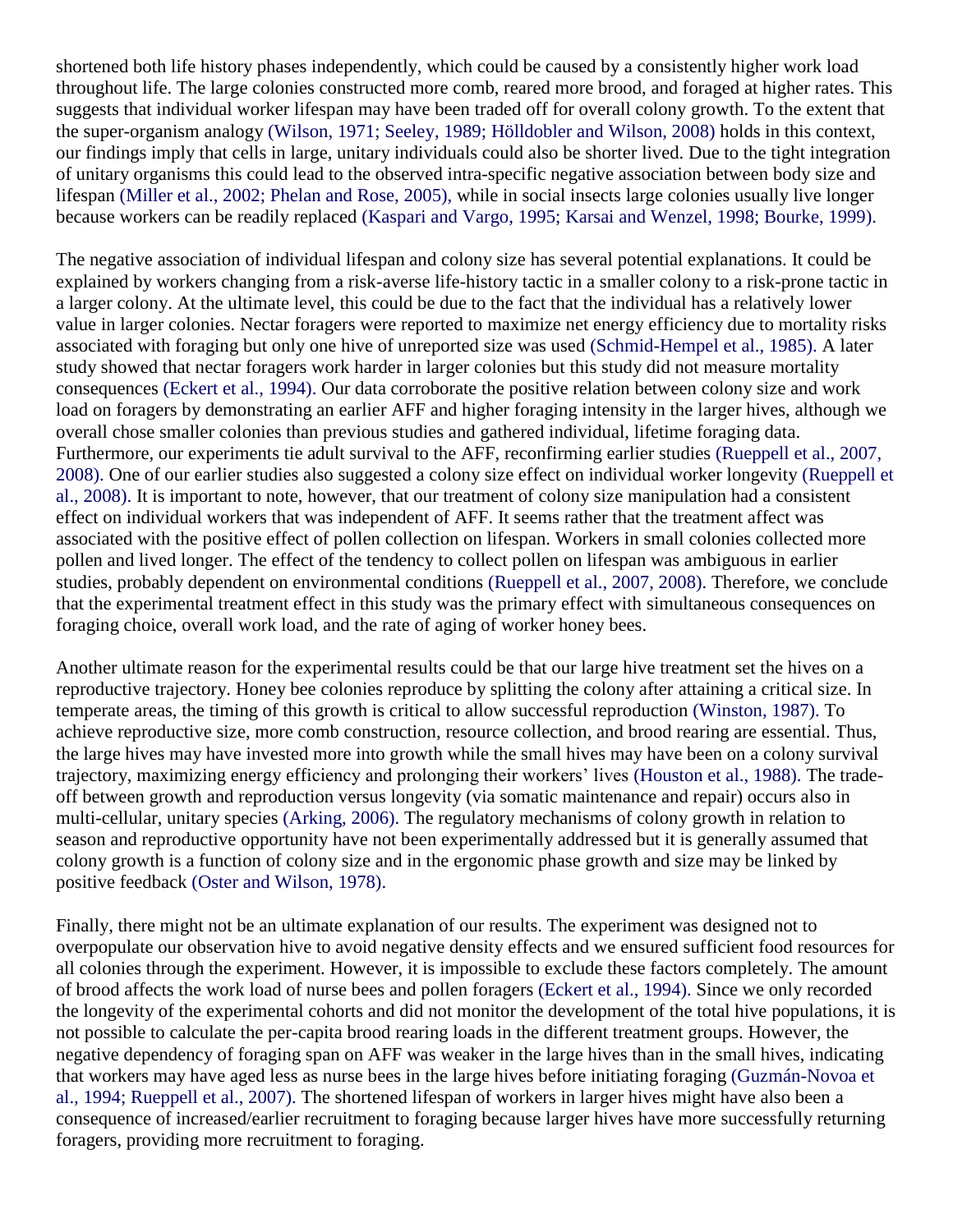In general, our results agreed well with previous studies in terms of the average duration of honey bee worker lifespan and its components, AFF and flightspan (Sakagami and Fukuda, 1968; Neukirch, 1982; Page and Peng, 2001; Rueppell et al., 2007, 2008). In addition, the transition from in-hive to foraging tasks proved again to be the strongest predictor of worker lifespan, consistently reducing the remaining lifespan after the transition but increasing overall lifespan (Guzmán-Novoa et al., 1994; Rueppell et al., 2007, 2008). In the small hives, workers "traded" one day of foraging tenure for every three days of in-hive life, but in the large hives, the tradeoff was about one day of foraging per seven days of in-hive life. This trade-off depends on the stochasticity of the mortality of foragers and on hive- and external environmental conditions. The variability of this trade-off presumably prevents a narrow optimization of the AFF as the central life history parameters for honey bee workers, which could explain the behavioural plasticity and genotypic variability in honey bee workers for this trait (Rueppell et al., 2007).

In conclusion, this study supports the claim that individual life-span of workers is strongly dependent on the social colony environment (Karsai and Wenzel, 1998; Rueppell et al., 2008). Increased colony size shortened individual worker lifespan, in accordance with inter-specific trends (Bourke, 1999, 2007). Our results suggest that honey bee colonies may trade off longevity of their individual workers for overall colony growth. The super-organism is a useful concept at the interface of social demography and aging research to highlight differences and similarities between different levels of biological organization. Studying resource allocation and transfers in insect colonies may thus reveal general principles of the evolutionary mechanisms underlying plastic aging rates. Our results should stimulate the question whether the negative effect of body size on longevity within unitary species (Patronek et al., 1997; Miller et al., 2002) is due to shorter-lived cells, analogous to the reduced worker lifespan in our study.

## **References**

Amdam, G.V., Nilsen, K.A., Norberg, K., Fondrk, M.K., Hartfelder, K., 2007. Variation in endocrine signaling underlies variation in social life history. Am. Nat. 170, 37–46.

Amdam, G.V., Rueppell, O., Fondrk, M.K., Page R.E. Jr., Nelson C.M. 2009. The nurse's load: early-life exposure to brood-rearing affects behavior and lifespan in honey bees (Apis mellifera). Exp. Gerontol., in press. Arking, R., 2006. The Biology of Aging, third ed. Oxford University Press, New York. Bourke, A.F.G., 1999. Colony size, social complexity and reproductive conflict in social insects. J. Evol. Biol. 12, 245–257. Bourke, A.F.G., 2007. Kin selection and the evolutionary theory of aging. Ann. Rev. Ecol. Systemat. 38, 103– 128.

Bourke, A.F.G., Franks, N.R., 1995. Social Evolution in Ants. Princeton University Press, Princeton, NJ. Clemencet, J., Doums, C., 2007. Habitat-related microgeographic variation of worker size and colony size in the ant Cataglyphis cursor. Oecologia 152, 211–218.

de Magalhaes, J.P., Costa, J., Church, G.M., 2007. An analysis of the relationship between metabolism, developmental schedules, and longevity using phylogenetic independent contrasts. J. Gerontol. A 62, 149–160. Eckert, C.D., Winston, M.L., Ydenberg, R.C., 1994. The relationship between population size, amount of brood, and individual foraging behavior in the honey bee, Apis-mellifera L.. Oecologia 97, 248–255. Finch, C.E., 1990. Longevity, Senescence, and the Genome. University of Chicago Press, Chicago, IL. Fukuda, H., Sekiguchi, K., 1966. Seasonal change of the honeybee worker longevity in Sapporo, north Japan, with notes on some factors affecting the life-span. Jpn. J. Ecol. 16, 206–212.

Guzmán-Novoa, E., Page Jr., R.E., Gary, N.E., 1994. Behavioral and life-history components of division of labor in honey bees (Apis mellifera L.). Behav. Ecol. Sociobiol. 34, 409–417.

Harbo, J.R., 1986. Effect of population size on brood production, worker survival and honey gain in colonies of honeybees. J. Apicult. Res. 25, 22–29.

Hölldobler, B., Wilson, E.O., 1990. The Ants. The Belknap Press of Harvard University Press, Cambridge, MA. Hölldobler, B., Wilson, E.O., 2008. The Superorganism: The Beauty Elegance and Strangeness of Insect Societies. W.W. Norton, New York, NY.

Houston, A., Schmid-Hempel, P., Kacelnik, A., 1988. Foraging strategy, worker mortality, and the growth of the colony in social insects. Am. Nat. 131, 107–114.